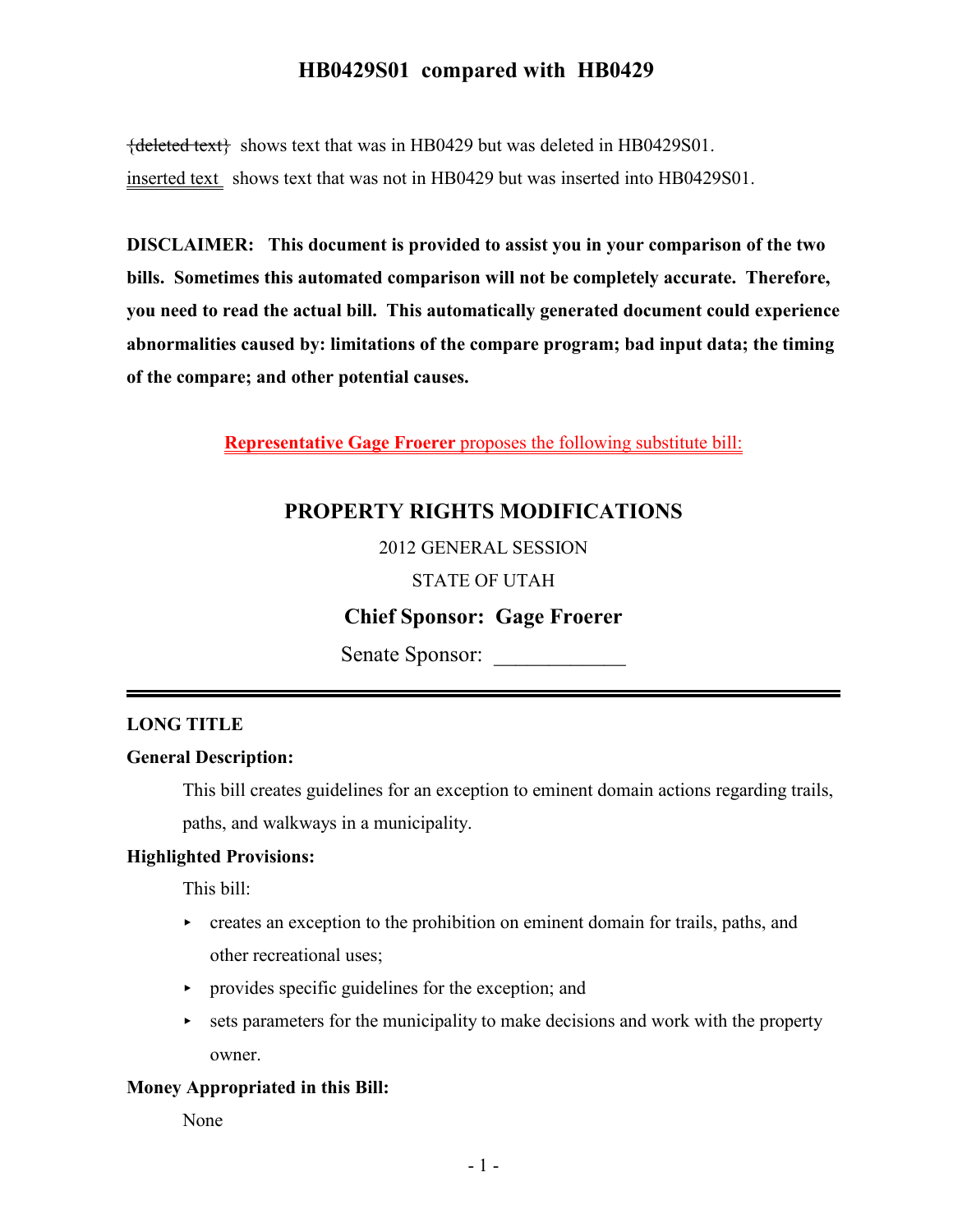### **HB0429S01 compared with HB0429**

**Other Special Clauses:**

None

#### **Utah Code Sections Affected:**

ENACTS:

**78B-6-501.5**, Utah Code Annotated 1953

*Be it enacted by the Legislature of the state of Utah:*

Section 1. Section **78B-6-501.5** is enacted to read:

**78B-6-501.5. Exception for trails, paths, and other ways for walking, bicycling, and equestrian use.**

(1) Notwithstanding Subsections 78B-6-50l(3)(e) and  $(11\frac{1}{1})(b)$ , a municipality may acquire private property by eminent domain for a trail, path, or other way for walking, hiking, bicycling,  $\{and\}$ or equestrian use if:

 $({1}a)$  after consultation with the property owner, the municipality has determined on the record that the segment of a trail, path, or  $\frac{\text{right of}}{\text{right of}}$ other way<del>{ segment:</del>

 $(a)$  is essential to connect or complete a discrete portion of  $\{a\}$ the municipality's master planned urban trail system, the acquisition of which is at least 70% complete;  $\{\text{and}\}$ 

(b) when combined with any other trail, path or other way for walking, hiking, bicycling, or equestrian use authorized or created under this Section, requires no more than one-half mile in trail length in the aggregate from an individual property owner { under this provision;

 $(2)$  the property; including its parent, subsidiary, or related owned entities, regardless of the number of trails or trail segments within the municipality's urban trail system;

(c) the property to be acquired by the municipality is within:

 $\left(\frac{a}{a}\right)$  the incorporated boundary of the municipality;

 $(\{\mathbf{b}\})$  the annexation boundaries identified in the current annexation policy plan that the municipality has adopted pursuant to Section 10-2-401.5, unless the property owner or its parent, subsidiary, or related owned entities provides a majority of municipal services on its property; or

 $({**e**})$ iii) an area the municipality has continuously provided one or more municipal-type services for at least one year;  $\{\text{and}\}$